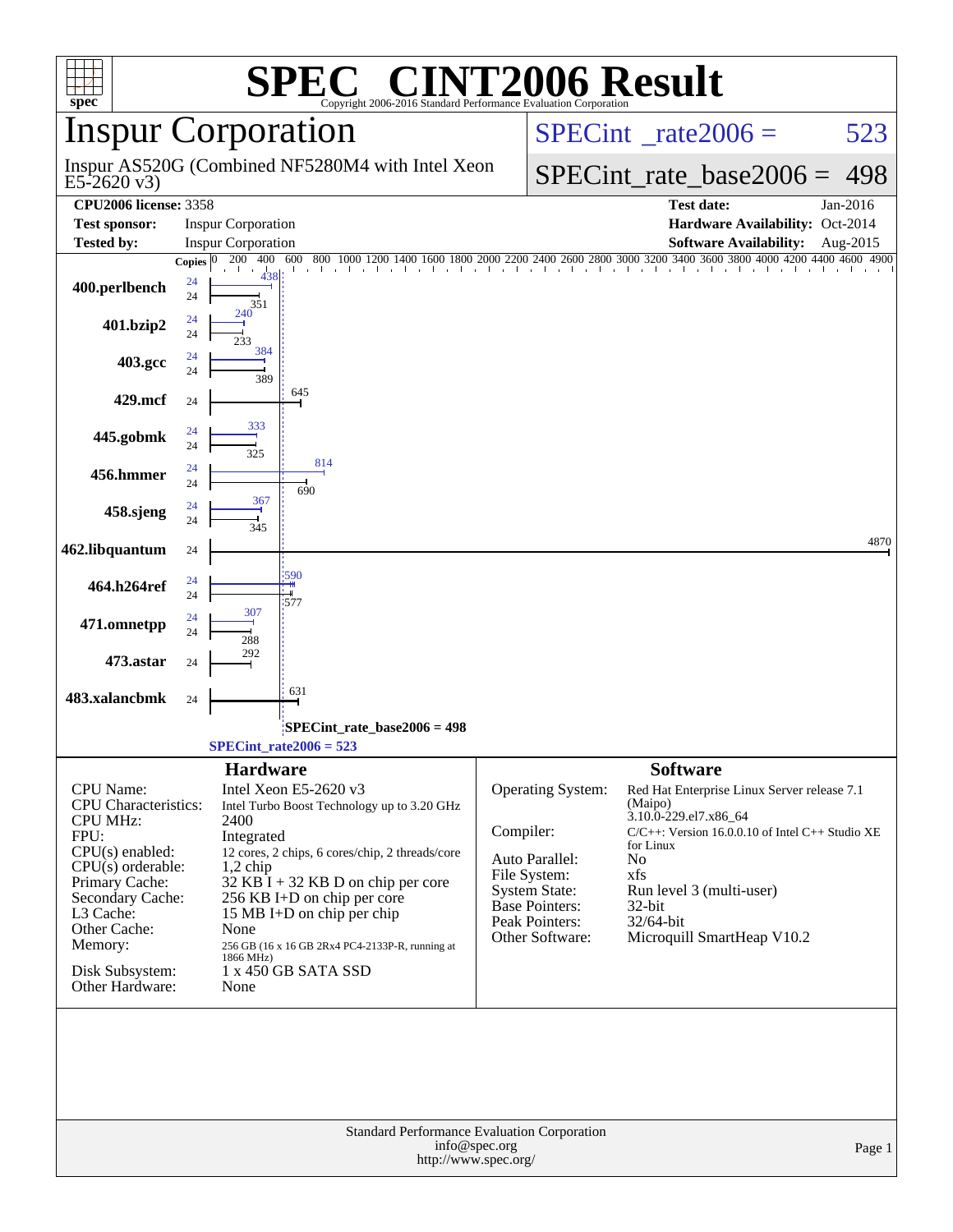

### Inspur Corporation

E5-2620 v3) Inspur AS520G (Combined NF5280M4 with Intel Xeon SPECint rate $2006 = 523$ 

#### [SPECint\\_rate\\_base2006 =](http://www.spec.org/auto/cpu2006/Docs/result-fields.html#SPECintratebase2006) 498

**[CPU2006 license:](http://www.spec.org/auto/cpu2006/Docs/result-fields.html#CPU2006license)** 3358 **[Test date:](http://www.spec.org/auto/cpu2006/Docs/result-fields.html#Testdate)** Jan-2016 **[Test sponsor:](http://www.spec.org/auto/cpu2006/Docs/result-fields.html#Testsponsor)** Inspur Corporation **[Hardware Availability:](http://www.spec.org/auto/cpu2006/Docs/result-fields.html#HardwareAvailability)** Oct-2014 **[Tested by:](http://www.spec.org/auto/cpu2006/Docs/result-fields.html#Testedby)** Inspur Corporation **[Software Availability:](http://www.spec.org/auto/cpu2006/Docs/result-fields.html#SoftwareAvailability)** Aug-2015

#### **[Results Table](http://www.spec.org/auto/cpu2006/Docs/result-fields.html#ResultsTable)**

|                                                                                                          | <b>Base</b>   |                |       |                |       | <b>Peak</b>    |            |               |                |              |                |              |                |              |
|----------------------------------------------------------------------------------------------------------|---------------|----------------|-------|----------------|-------|----------------|------------|---------------|----------------|--------------|----------------|--------------|----------------|--------------|
| <b>Benchmark</b>                                                                                         | <b>Copies</b> | <b>Seconds</b> | Ratio | <b>Seconds</b> | Ratio | <b>Seconds</b> | Ratio      | <b>Copies</b> | <b>Seconds</b> | <b>Ratio</b> | <b>Seconds</b> | <b>Ratio</b> | <b>Seconds</b> | <b>Ratio</b> |
| 400.perlbench                                                                                            | 24            | 668            | 351   | 672            | 349   | 667            | 352        | 24            | 536            | 438          | 532            | 441          | 535            | <u>438</u>   |
| 401.bzip2                                                                                                | 24            | 994            | 233   | 996            | 233   | 996            | <b>232</b> | 24            | 965            | 240          | 963            | 241          | 963            | 240          |
| $403.\mathrm{gcc}$                                                                                       | 24            | 502            | 385   | 496            | 389   | 497            | <b>389</b> | 24            | 503            | 384          | 497            | 389          | 503            | 384          |
| $429$ .mcf                                                                                               | 24            | 339            | 645   | 340            | 643   | 337            | 649I       | 24            | 339            | 645          | 340            | 643          | 337            | 649          |
| $445$ .gobmk                                                                                             | 24            | 776            | 325   | 776            | 324   | 776            | 325        | 24            | 756            | 333          | 755            | 333          | 756            | 333          |
| 456.hmmer                                                                                                | 24            | 324            | 691   | 325            | 690   | 328            | 683        | 24            | 274            | 816          | 275            | 814          | 275            | 814          |
| $458$ .sjeng                                                                                             | 24            | 842            | 345   | 856            | 339   | 842            | 345        | 24            | 791            | 367          | 807            | 360          | 790            | 367          |
| 462.libquantum                                                                                           | 24            | 102            | 4870  | 102            | 4870  | 102            | 4870       | 24            | 102            | 4870         | 102            | 4870         | 102            | 4870         |
| 464.h264ref                                                                                              | 24            | 908            | 585   | 930            | 571   | 921            | 577        | 24            | 930            | 571          | 900            | 590          | 878            | 605          |
| 471.omnetpp                                                                                              | 24            | 521            | 288   | 521            | 288   | 521            | <b>288</b> | 24            | 488            | 308          | 488            | 307          | 488            | 307          |
| $473$ . astar                                                                                            | 24            | 574            | 293   | 577            | 292   | 581            | 290        | 24            | 574            | 293          | 577            | 292          | 581            | 290          |
| 483.xalancbmk                                                                                            | 24            | 262            | 631   | 263            | 631   | 263            | 629l       | 24            | 262            | 631          | 263            | 631          | 263            | 629          |
| Results appear in the order in which they were run. Bold underlined text indicates a median measurement. |               |                |       |                |       |                |            |               |                |              |                |              |                |              |

#### **[Submit Notes](http://www.spec.org/auto/cpu2006/Docs/result-fields.html#SubmitNotes)**

 The numactl mechanism was used to bind copies to processors. The config file option 'submit' was used to generate numactl commands to bind each copy to a specific processor. For details, please see the config file.

#### **[Operating System Notes](http://www.spec.org/auto/cpu2006/Docs/result-fields.html#OperatingSystemNotes)**

Stack size set to unlimited using "ulimit -s unlimited"

#### **[Platform Notes](http://www.spec.org/auto/cpu2006/Docs/result-fields.html#PlatformNotes)**

 BIOS and OS configuration: SCALING\_GOVERNOR set to Performance Hardware Prefetch set to Disable VT Support set to Disable C1E Support set to Disable Sysinfo program /home/CPU2006/config/sysinfo.rev6914 \$Rev: 6914 \$ \$Date:: 2014-06-25 #\$ e3fbb8667b5a285932ceab81e28219e1 running on localhost.localdomain Wed Jan 13 04:18:45 2016

 This section contains SUT (System Under Test) info as seen by some common utilities. To remove or add to this section, see: <http://www.spec.org/cpu2006/Docs/config.html#sysinfo>

 From /proc/cpuinfo model name : Intel(R) Xeon(R) CPU E5-2620 v3 @ 2.40GHz 2 "physical id"s (chips) 24 "processors" Continued on next page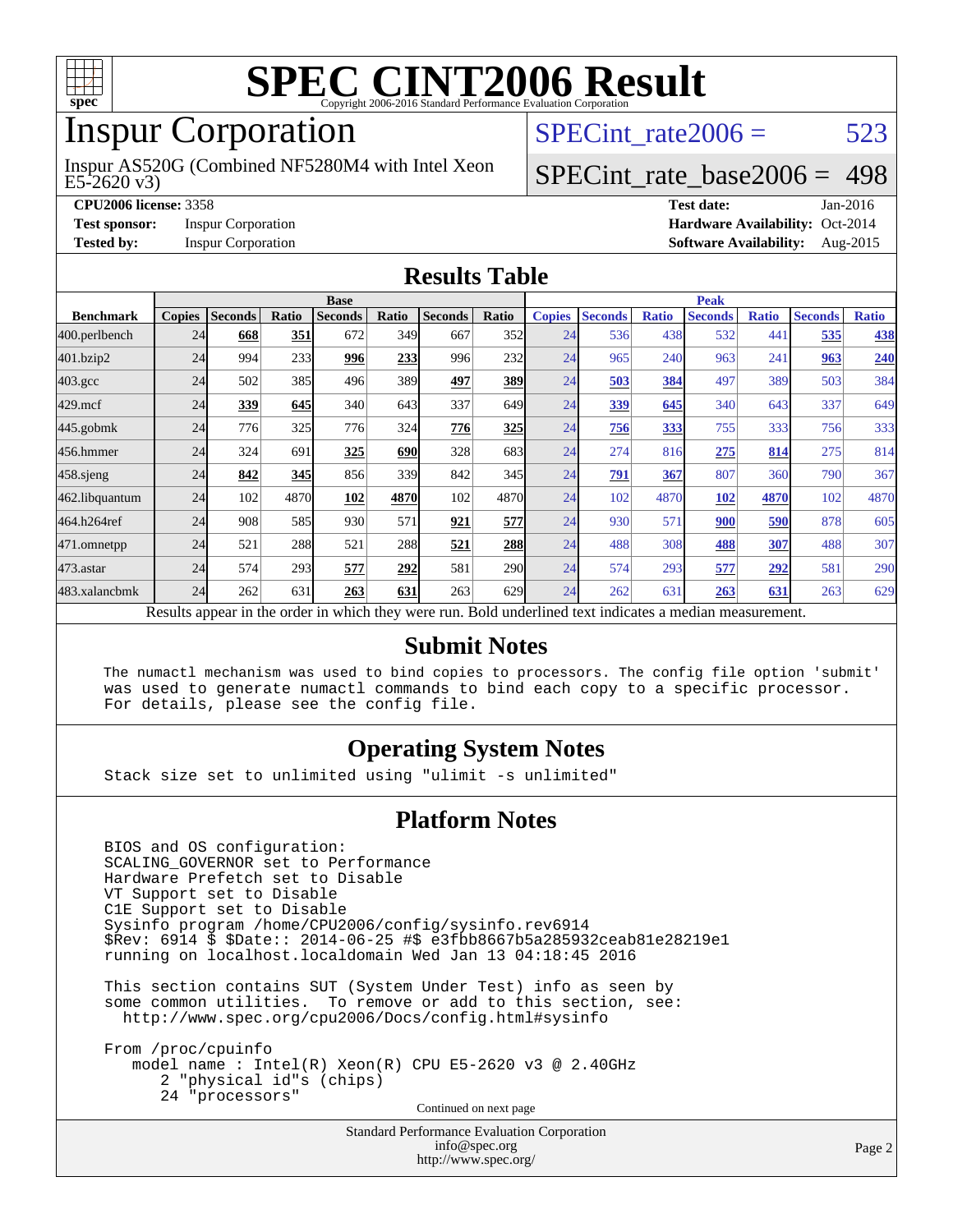

#### Inspur Corporation

E5-2620 v3) Inspur AS520G (Combined NF5280M4 with Intel Xeon SPECint rate $2006 = 523$ 

[SPECint\\_rate\\_base2006 =](http://www.spec.org/auto/cpu2006/Docs/result-fields.html#SPECintratebase2006) 498

**[Test sponsor:](http://www.spec.org/auto/cpu2006/Docs/result-fields.html#Testsponsor)** Inspur Corporation **[Hardware Availability:](http://www.spec.org/auto/cpu2006/Docs/result-fields.html#HardwareAvailability)** Oct-2014

**[CPU2006 license:](http://www.spec.org/auto/cpu2006/Docs/result-fields.html#CPU2006license)** 3358 **[Test date:](http://www.spec.org/auto/cpu2006/Docs/result-fields.html#Testdate)** Jan-2016 **[Tested by:](http://www.spec.org/auto/cpu2006/Docs/result-fields.html#Testedby)** Inspur Corporation **[Software Availability:](http://www.spec.org/auto/cpu2006/Docs/result-fields.html#SoftwareAvailability)** Aug-2015

#### **[Platform Notes \(Continued\)](http://www.spec.org/auto/cpu2006/Docs/result-fields.html#PlatformNotes)**

Standard Performance Evaluation Corporation [info@spec.org](mailto:info@spec.org) cores, siblings (Caution: counting these is hw and system dependent. The following excerpts from /proc/cpuinfo might not be reliable. Use with caution.) cpu cores : 6 siblings : 12 physical 0: cores 0 1 2 3 4 5 physical 1: cores 0 1 2 3 4 5 cache size : 15360 KB From /proc/meminfo<br>MemTotal: 263859980 kB HugePages\_Total: 0 Hugepagesize: 2048 kB From /etc/\*release\* /etc/\*version\* os-release: NAME="Red Hat Enterprise Linux Server" VERSION="7.1 (Maipo)" ID="rhel" ID\_LIKE="fedora" VERSION\_ID="7.1" PRETTY\_NAME="Red Hat Enterprise Linux Server 7.1 (Maipo)" ANSI\_COLOR="0;31" CPE\_NAME="cpe:/o:redhat:enterprise\_linux:7.1:GA:server" redhat-release: Red Hat Enterprise Linux Server release 7.1 (Maipo) system-release: Red Hat Enterprise Linux Server release 7.1 (Maipo) system-release-cpe: cpe:/o:redhat:enterprise\_linux:7.1:ga:server uname -a: Linux localhost.localdomain 3.10.0-229.el7.x86\_64 #1 SMP Thu Jan 29 18:37:38 EST 2015 x86\_64 x86\_64 x86\_64 GNU/Linux run-level 3 Jan 13 04:17 SPEC is set to: /home/CPU2006 Filesystem Type Size Used Avail Use% Mounted on /dev/mapper/rhel-home xfs 393G 30G 364G 8% /home Additional information from dmidecode: Warning: Use caution when you interpret this section. The 'dmidecode' program reads system data which is "intended to allow hardware to be accurately determined", but the intent may not be met, as there are frequent changes to hardware, firmware, and the "DMTF SMBIOS" standard. BIOS American Megatrends Inc. 4.0.1 10/30/2014 Memory: 8x NO DIMM NO DIMM 16x Samsung M393A2G40DB0-CPB 16 GB 2 rank 2133 MHz, configured at 1866 MHz (End of data from sysinfo program)

<http://www.spec.org/>

Page 3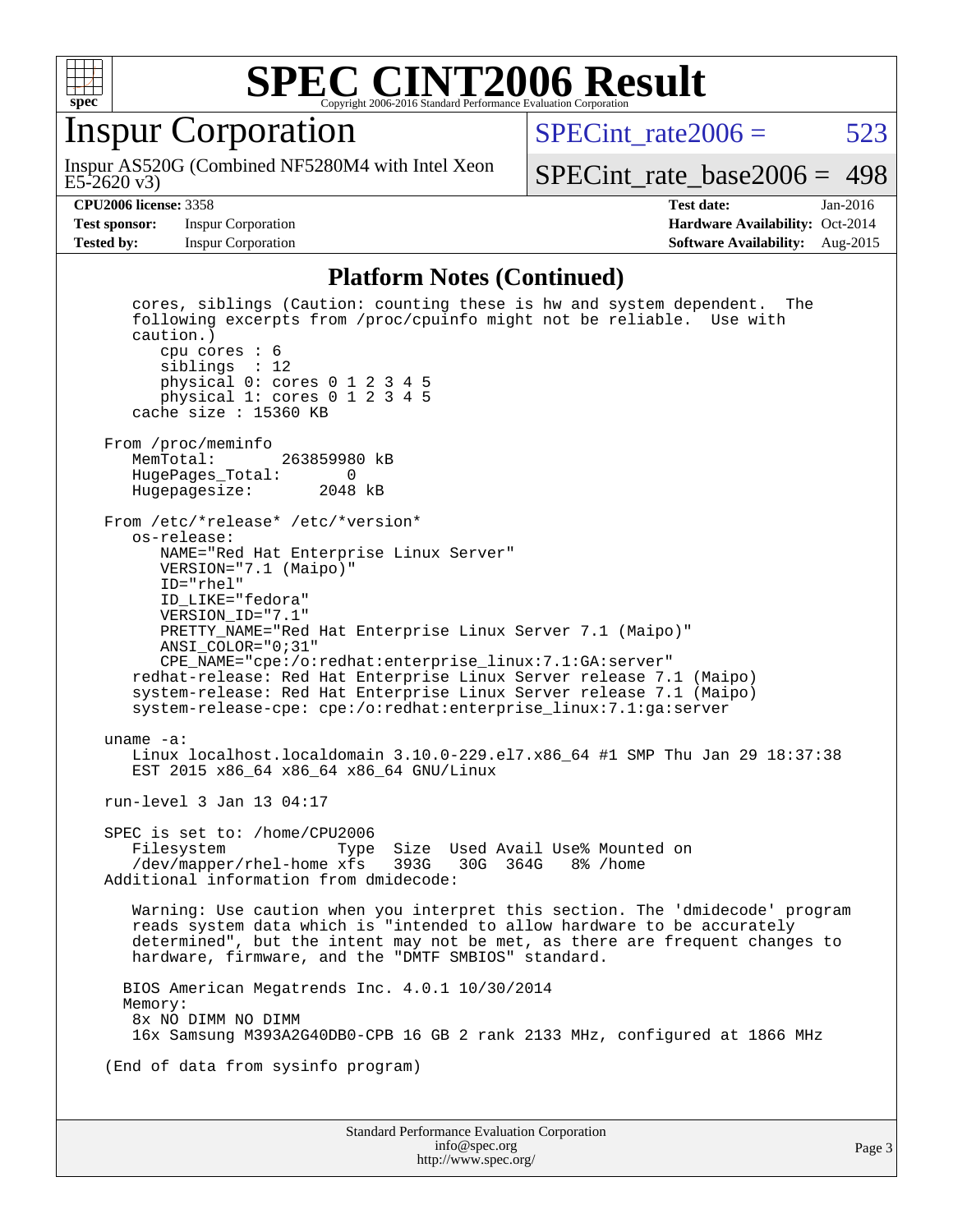

### Inspur Corporation

E5-2620 v3) Inspur AS520G (Combined NF5280M4 with Intel Xeon SPECint rate $2006 = 523$ 

[SPECint\\_rate\\_base2006 =](http://www.spec.org/auto/cpu2006/Docs/result-fields.html#SPECintratebase2006) 498

**[Test sponsor:](http://www.spec.org/auto/cpu2006/Docs/result-fields.html#Testsponsor)** Inspur Corporation **[Hardware Availability:](http://www.spec.org/auto/cpu2006/Docs/result-fields.html#HardwareAvailability)** Oct-2014

**[CPU2006 license:](http://www.spec.org/auto/cpu2006/Docs/result-fields.html#CPU2006license)** 3358 **[Test date:](http://www.spec.org/auto/cpu2006/Docs/result-fields.html#Testdate)** Jan-2016 **[Tested by:](http://www.spec.org/auto/cpu2006/Docs/result-fields.html#Testedby)** Inspur Corporation **[Software Availability:](http://www.spec.org/auto/cpu2006/Docs/result-fields.html#SoftwareAvailability)** Aug-2015

#### **[General Notes](http://www.spec.org/auto/cpu2006/Docs/result-fields.html#GeneralNotes)**

Environment variables set by runspec before the start of the run: LD\_LIBRARY\_PATH = "/home/CPU2006/libs/32:/home/CPU2006/libs/64:/home/CPU2006/sh"

 Binaries compiled on a system with 1x Intel Core i5-4670K CPU + 32GB memory using RedHat EL 7.1 Transparent Huge Pages enabled with: echo always > /sys/kernel/mm/transparent\_hugepage/enabled Filesystem page cache cleared with: echo 1> /proc/sys/vm/drop\_caches runspec command invoked through numactl i.e.: numactl --interleave=all runspec <etc>

#### **[Base Compiler Invocation](http://www.spec.org/auto/cpu2006/Docs/result-fields.html#BaseCompilerInvocation)**

#### [C benchmarks](http://www.spec.org/auto/cpu2006/Docs/result-fields.html#Cbenchmarks):

[icc -m32 -L/opt/intel/compilers\\_and\\_libraries\\_2016/linux/compiler/lib/ia32\\_lin](http://www.spec.org/cpu2006/results/res2016q1/cpu2006-20160118-38707.flags.html#user_CCbase_intel_icc_e10256ba5924b668798078a321b0cb3f)

#### [C++ benchmarks:](http://www.spec.org/auto/cpu2006/Docs/result-fields.html#CXXbenchmarks)

[icpc -m32 -L/opt/intel/compilers\\_and\\_libraries\\_2016/linux/compiler/lib/ia32\\_lin](http://www.spec.org/cpu2006/results/res2016q1/cpu2006-20160118-38707.flags.html#user_CXXbase_intel_icpc_b4f50a394bdb4597aa5879c16bc3f5c5)

#### **[Base Portability Flags](http://www.spec.org/auto/cpu2006/Docs/result-fields.html#BasePortabilityFlags)**

 400.perlbench: [-D\\_FILE\\_OFFSET\\_BITS=64](http://www.spec.org/cpu2006/results/res2016q1/cpu2006-20160118-38707.flags.html#user_basePORTABILITY400_perlbench_file_offset_bits_64_438cf9856305ebd76870a2c6dc2689ab) [-DSPEC\\_CPU\\_LINUX\\_IA32](http://www.spec.org/cpu2006/results/res2016q1/cpu2006-20160118-38707.flags.html#b400.perlbench_baseCPORTABILITY_DSPEC_CPU_LINUX_IA32) 401.bzip2: [-D\\_FILE\\_OFFSET\\_BITS=64](http://www.spec.org/cpu2006/results/res2016q1/cpu2006-20160118-38707.flags.html#user_basePORTABILITY401_bzip2_file_offset_bits_64_438cf9856305ebd76870a2c6dc2689ab) 403.gcc: [-D\\_FILE\\_OFFSET\\_BITS=64](http://www.spec.org/cpu2006/results/res2016q1/cpu2006-20160118-38707.flags.html#user_basePORTABILITY403_gcc_file_offset_bits_64_438cf9856305ebd76870a2c6dc2689ab) 429.mcf: [-D\\_FILE\\_OFFSET\\_BITS=64](http://www.spec.org/cpu2006/results/res2016q1/cpu2006-20160118-38707.flags.html#user_basePORTABILITY429_mcf_file_offset_bits_64_438cf9856305ebd76870a2c6dc2689ab) 445.gobmk: [-D\\_FILE\\_OFFSET\\_BITS=64](http://www.spec.org/cpu2006/results/res2016q1/cpu2006-20160118-38707.flags.html#user_basePORTABILITY445_gobmk_file_offset_bits_64_438cf9856305ebd76870a2c6dc2689ab) 456.hmmer: [-D\\_FILE\\_OFFSET\\_BITS=64](http://www.spec.org/cpu2006/results/res2016q1/cpu2006-20160118-38707.flags.html#user_basePORTABILITY456_hmmer_file_offset_bits_64_438cf9856305ebd76870a2c6dc2689ab) 458.sjeng: [-D\\_FILE\\_OFFSET\\_BITS=64](http://www.spec.org/cpu2006/results/res2016q1/cpu2006-20160118-38707.flags.html#user_basePORTABILITY458_sjeng_file_offset_bits_64_438cf9856305ebd76870a2c6dc2689ab) 462.libquantum: [-D\\_FILE\\_OFFSET\\_BITS=64](http://www.spec.org/cpu2006/results/res2016q1/cpu2006-20160118-38707.flags.html#user_basePORTABILITY462_libquantum_file_offset_bits_64_438cf9856305ebd76870a2c6dc2689ab) [-DSPEC\\_CPU\\_LINUX](http://www.spec.org/cpu2006/results/res2016q1/cpu2006-20160118-38707.flags.html#b462.libquantum_baseCPORTABILITY_DSPEC_CPU_LINUX) 464.h264ref: [-D\\_FILE\\_OFFSET\\_BITS=64](http://www.spec.org/cpu2006/results/res2016q1/cpu2006-20160118-38707.flags.html#user_basePORTABILITY464_h264ref_file_offset_bits_64_438cf9856305ebd76870a2c6dc2689ab) 471.omnetpp: [-D\\_FILE\\_OFFSET\\_BITS=64](http://www.spec.org/cpu2006/results/res2016q1/cpu2006-20160118-38707.flags.html#user_basePORTABILITY471_omnetpp_file_offset_bits_64_438cf9856305ebd76870a2c6dc2689ab) 473.astar: [-D\\_FILE\\_OFFSET\\_BITS=64](http://www.spec.org/cpu2006/results/res2016q1/cpu2006-20160118-38707.flags.html#user_basePORTABILITY473_astar_file_offset_bits_64_438cf9856305ebd76870a2c6dc2689ab) 483.xalancbmk: [-D\\_FILE\\_OFFSET\\_BITS=64](http://www.spec.org/cpu2006/results/res2016q1/cpu2006-20160118-38707.flags.html#user_basePORTABILITY483_xalancbmk_file_offset_bits_64_438cf9856305ebd76870a2c6dc2689ab) [-DSPEC\\_CPU\\_LINUX](http://www.spec.org/cpu2006/results/res2016q1/cpu2006-20160118-38707.flags.html#b483.xalancbmk_baseCXXPORTABILITY_DSPEC_CPU_LINUX)

#### **[Base Optimization Flags](http://www.spec.org/auto/cpu2006/Docs/result-fields.html#BaseOptimizationFlags)**

[C benchmarks](http://www.spec.org/auto/cpu2006/Docs/result-fields.html#Cbenchmarks):

[-xCORE-AVX2](http://www.spec.org/cpu2006/results/res2016q1/cpu2006-20160118-38707.flags.html#user_CCbase_f-xAVX2_5f5fc0cbe2c9f62c816d3e45806c70d7) [-ipo](http://www.spec.org/cpu2006/results/res2016q1/cpu2006-20160118-38707.flags.html#user_CCbase_f-ipo) [-O3](http://www.spec.org/cpu2006/results/res2016q1/cpu2006-20160118-38707.flags.html#user_CCbase_f-O3) [-no-prec-div](http://www.spec.org/cpu2006/results/res2016q1/cpu2006-20160118-38707.flags.html#user_CCbase_f-no-prec-div) [-opt-prefetch](http://www.spec.org/cpu2006/results/res2016q1/cpu2006-20160118-38707.flags.html#user_CCbase_f-opt-prefetch) [-opt-mem-layout-trans=3](http://www.spec.org/cpu2006/results/res2016q1/cpu2006-20160118-38707.flags.html#user_CCbase_f-opt-mem-layout-trans_a7b82ad4bd7abf52556d4961a2ae94d5)

[C++ benchmarks:](http://www.spec.org/auto/cpu2006/Docs/result-fields.html#CXXbenchmarks)

[-xCORE-AVX2](http://www.spec.org/cpu2006/results/res2016q1/cpu2006-20160118-38707.flags.html#user_CXXbase_f-xAVX2_5f5fc0cbe2c9f62c816d3e45806c70d7) [-ipo](http://www.spec.org/cpu2006/results/res2016q1/cpu2006-20160118-38707.flags.html#user_CXXbase_f-ipo) [-O3](http://www.spec.org/cpu2006/results/res2016q1/cpu2006-20160118-38707.flags.html#user_CXXbase_f-O3) [-no-prec-div](http://www.spec.org/cpu2006/results/res2016q1/cpu2006-20160118-38707.flags.html#user_CXXbase_f-no-prec-div) [-opt-prefetch](http://www.spec.org/cpu2006/results/res2016q1/cpu2006-20160118-38707.flags.html#user_CXXbase_f-opt-prefetch) [-opt-mem-layout-trans=3](http://www.spec.org/cpu2006/results/res2016q1/cpu2006-20160118-38707.flags.html#user_CXXbase_f-opt-mem-layout-trans_a7b82ad4bd7abf52556d4961a2ae94d5) [-Wl,-z,muldefs](http://www.spec.org/cpu2006/results/res2016q1/cpu2006-20160118-38707.flags.html#user_CXXbase_link_force_multiple1_74079c344b956b9658436fd1b6dd3a8a) [-L/sh -lsmartheap](http://www.spec.org/cpu2006/results/res2016q1/cpu2006-20160118-38707.flags.html#user_CXXbase_SmartHeap_32f6c82aa1ed9c52345d30cf6e4a0499)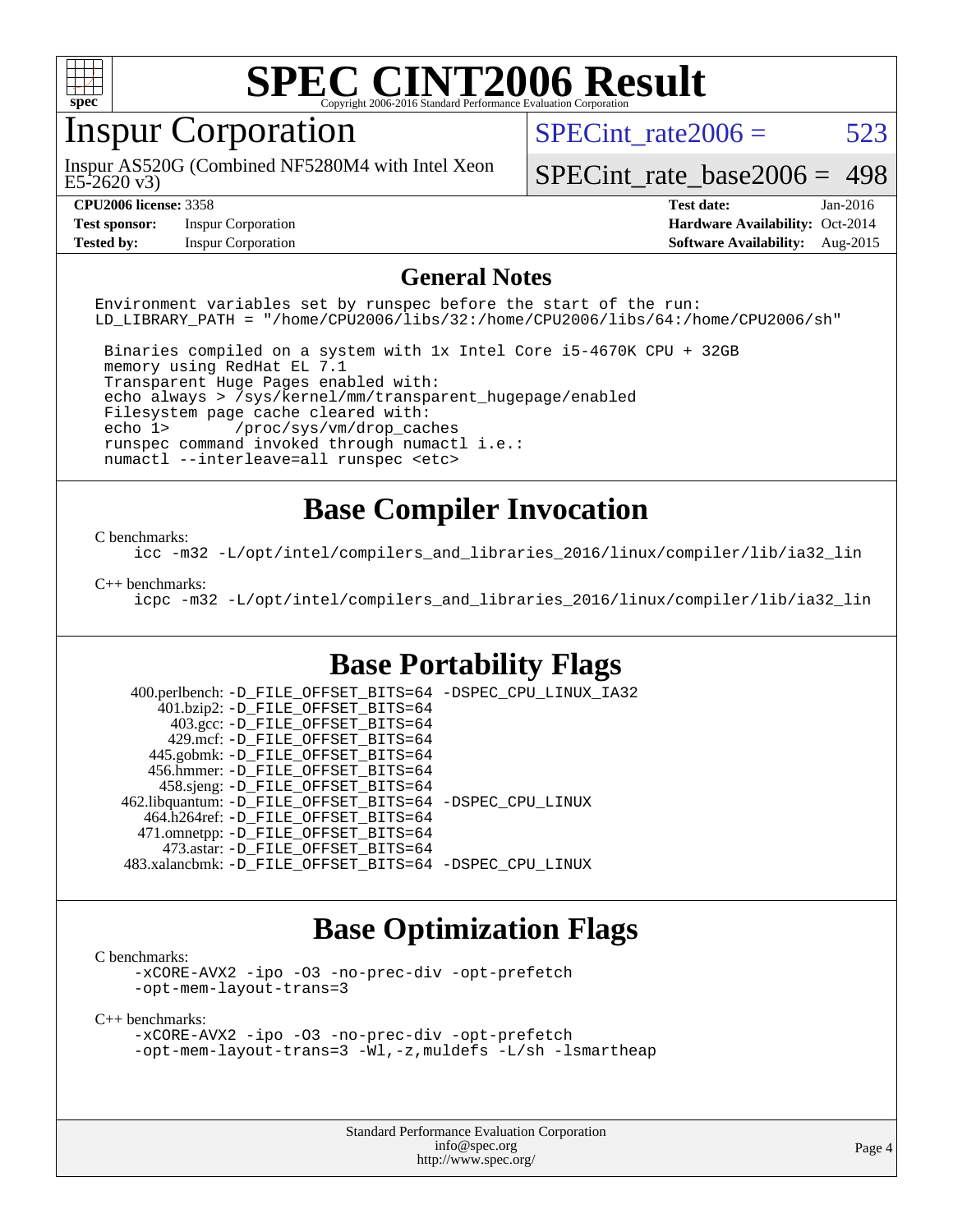

#### Inspur Corporation

E5-2620 v3) Inspur AS520G (Combined NF5280M4 with Intel Xeon SPECint rate $2006 = 523$ 

[SPECint\\_rate\\_base2006 =](http://www.spec.org/auto/cpu2006/Docs/result-fields.html#SPECintratebase2006) 498

**[Test sponsor:](http://www.spec.org/auto/cpu2006/Docs/result-fields.html#Testsponsor)** Inspur Corporation **[Hardware Availability:](http://www.spec.org/auto/cpu2006/Docs/result-fields.html#HardwareAvailability)** Oct-2014

**[CPU2006 license:](http://www.spec.org/auto/cpu2006/Docs/result-fields.html#CPU2006license)** 3358 **[Test date:](http://www.spec.org/auto/cpu2006/Docs/result-fields.html#Testdate)** Jan-2016 **[Tested by:](http://www.spec.org/auto/cpu2006/Docs/result-fields.html#Testedby)** Inspur Corporation **[Software Availability:](http://www.spec.org/auto/cpu2006/Docs/result-fields.html#SoftwareAvailability)** Aug-2015

#### **[Base Other Flags](http://www.spec.org/auto/cpu2006/Docs/result-fields.html#BaseOtherFlags)**

[C benchmarks](http://www.spec.org/auto/cpu2006/Docs/result-fields.html#Cbenchmarks):

403.gcc: [-Dalloca=\\_alloca](http://www.spec.org/cpu2006/results/res2016q1/cpu2006-20160118-38707.flags.html#b403.gcc_baseEXTRA_CFLAGS_Dalloca_be3056838c12de2578596ca5467af7f3)

**[Peak Compiler Invocation](http://www.spec.org/auto/cpu2006/Docs/result-fields.html#PeakCompilerInvocation)**

[C benchmarks \(except as noted below\)](http://www.spec.org/auto/cpu2006/Docs/result-fields.html#Cbenchmarksexceptasnotedbelow):

[icc -m32 -L/opt/intel/compilers\\_and\\_libraries\\_2016/linux/compiler/lib/ia32\\_lin](http://www.spec.org/cpu2006/results/res2016q1/cpu2006-20160118-38707.flags.html#user_CCpeak_intel_icc_e10256ba5924b668798078a321b0cb3f)

400.perlbench: [icc -m64](http://www.spec.org/cpu2006/results/res2016q1/cpu2006-20160118-38707.flags.html#user_peakCCLD400_perlbench_intel_icc_64bit_bda6cc9af1fdbb0edc3795bac97ada53)

401.bzip2: [icc -m64](http://www.spec.org/cpu2006/results/res2016q1/cpu2006-20160118-38707.flags.html#user_peakCCLD401_bzip2_intel_icc_64bit_bda6cc9af1fdbb0edc3795bac97ada53)

456.hmmer: [icc -m64](http://www.spec.org/cpu2006/results/res2016q1/cpu2006-20160118-38707.flags.html#user_peakCCLD456_hmmer_intel_icc_64bit_bda6cc9af1fdbb0edc3795bac97ada53)

458.sjeng: [icc -m64](http://www.spec.org/cpu2006/results/res2016q1/cpu2006-20160118-38707.flags.html#user_peakCCLD458_sjeng_intel_icc_64bit_bda6cc9af1fdbb0edc3795bac97ada53)

[C++ benchmarks:](http://www.spec.org/auto/cpu2006/Docs/result-fields.html#CXXbenchmarks)

[icpc -m32 -L/opt/intel/compilers\\_and\\_libraries\\_2016/linux/compiler/lib/ia32\\_lin](http://www.spec.org/cpu2006/results/res2016q1/cpu2006-20160118-38707.flags.html#user_CXXpeak_intel_icpc_b4f50a394bdb4597aa5879c16bc3f5c5)

#### **[Peak Portability Flags](http://www.spec.org/auto/cpu2006/Docs/result-fields.html#PeakPortabilityFlags)**

 400.perlbench: [-D\\_FILE\\_OFFSET\\_BITS=64](http://www.spec.org/cpu2006/results/res2016q1/cpu2006-20160118-38707.flags.html#user_peakPORTABILITY400_perlbench_file_offset_bits_64_438cf9856305ebd76870a2c6dc2689ab) [-DSPEC\\_CPU\\_LP64](http://www.spec.org/cpu2006/results/res2016q1/cpu2006-20160118-38707.flags.html#b400.perlbench_peakCPORTABILITY_DSPEC_CPU_LP64) [-DSPEC\\_CPU\\_LINUX\\_X64](http://www.spec.org/cpu2006/results/res2016q1/cpu2006-20160118-38707.flags.html#b400.perlbench_peakCPORTABILITY_DSPEC_CPU_LINUX_X64) 401.bzip2: [-D\\_FILE\\_OFFSET\\_BITS=64](http://www.spec.org/cpu2006/results/res2016q1/cpu2006-20160118-38707.flags.html#user_peakPORTABILITY401_bzip2_file_offset_bits_64_438cf9856305ebd76870a2c6dc2689ab) [-DSPEC\\_CPU\\_LP64](http://www.spec.org/cpu2006/results/res2016q1/cpu2006-20160118-38707.flags.html#suite_peakCPORTABILITY401_bzip2_DSPEC_CPU_LP64) 403.gcc: [-D\\_FILE\\_OFFSET\\_BITS=64](http://www.spec.org/cpu2006/results/res2016q1/cpu2006-20160118-38707.flags.html#user_peakPORTABILITY403_gcc_file_offset_bits_64_438cf9856305ebd76870a2c6dc2689ab) 429.mcf: [-D\\_FILE\\_OFFSET\\_BITS=64](http://www.spec.org/cpu2006/results/res2016q1/cpu2006-20160118-38707.flags.html#user_peakPORTABILITY429_mcf_file_offset_bits_64_438cf9856305ebd76870a2c6dc2689ab) 445.gobmk: [-D\\_FILE\\_OFFSET\\_BITS=64](http://www.spec.org/cpu2006/results/res2016q1/cpu2006-20160118-38707.flags.html#user_peakPORTABILITY445_gobmk_file_offset_bits_64_438cf9856305ebd76870a2c6dc2689ab) 456.hmmer: [-D\\_FILE\\_OFFSET\\_BITS=64](http://www.spec.org/cpu2006/results/res2016q1/cpu2006-20160118-38707.flags.html#user_peakPORTABILITY456_hmmer_file_offset_bits_64_438cf9856305ebd76870a2c6dc2689ab) [-DSPEC\\_CPU\\_LP64](http://www.spec.org/cpu2006/results/res2016q1/cpu2006-20160118-38707.flags.html#suite_peakCPORTABILITY456_hmmer_DSPEC_CPU_LP64) 458.sjeng: [-D\\_FILE\\_OFFSET\\_BITS=64](http://www.spec.org/cpu2006/results/res2016q1/cpu2006-20160118-38707.flags.html#user_peakPORTABILITY458_sjeng_file_offset_bits_64_438cf9856305ebd76870a2c6dc2689ab) [-DSPEC\\_CPU\\_LP64](http://www.spec.org/cpu2006/results/res2016q1/cpu2006-20160118-38707.flags.html#suite_peakCPORTABILITY458_sjeng_DSPEC_CPU_LP64) 462.libquantum: [-D\\_FILE\\_OFFSET\\_BITS=64](http://www.spec.org/cpu2006/results/res2016q1/cpu2006-20160118-38707.flags.html#user_peakPORTABILITY462_libquantum_file_offset_bits_64_438cf9856305ebd76870a2c6dc2689ab) [-DSPEC\\_CPU\\_LINUX](http://www.spec.org/cpu2006/results/res2016q1/cpu2006-20160118-38707.flags.html#b462.libquantum_peakCPORTABILITY_DSPEC_CPU_LINUX) 464.h264ref: [-D\\_FILE\\_OFFSET\\_BITS=64](http://www.spec.org/cpu2006/results/res2016q1/cpu2006-20160118-38707.flags.html#user_peakPORTABILITY464_h264ref_file_offset_bits_64_438cf9856305ebd76870a2c6dc2689ab) 471.omnetpp: [-D\\_FILE\\_OFFSET\\_BITS=64](http://www.spec.org/cpu2006/results/res2016q1/cpu2006-20160118-38707.flags.html#user_peakPORTABILITY471_omnetpp_file_offset_bits_64_438cf9856305ebd76870a2c6dc2689ab) 473.astar: [-D\\_FILE\\_OFFSET\\_BITS=64](http://www.spec.org/cpu2006/results/res2016q1/cpu2006-20160118-38707.flags.html#user_peakPORTABILITY473_astar_file_offset_bits_64_438cf9856305ebd76870a2c6dc2689ab) 483.xalancbmk: [-D\\_FILE\\_OFFSET\\_BITS=64](http://www.spec.org/cpu2006/results/res2016q1/cpu2006-20160118-38707.flags.html#user_peakPORTABILITY483_xalancbmk_file_offset_bits_64_438cf9856305ebd76870a2c6dc2689ab) [-DSPEC\\_CPU\\_LINUX](http://www.spec.org/cpu2006/results/res2016q1/cpu2006-20160118-38707.flags.html#b483.xalancbmk_peakCXXPORTABILITY_DSPEC_CPU_LINUX)

#### **[Peak Optimization Flags](http://www.spec.org/auto/cpu2006/Docs/result-fields.html#PeakOptimizationFlags)**

[C benchmarks](http://www.spec.org/auto/cpu2006/Docs/result-fields.html#Cbenchmarks):

 400.perlbench: [-xCORE-AVX2](http://www.spec.org/cpu2006/results/res2016q1/cpu2006-20160118-38707.flags.html#user_peakPASS2_CFLAGSPASS2_LDCFLAGS400_perlbench_f-xAVX2_5f5fc0cbe2c9f62c816d3e45806c70d7)(pass 2) [-prof-gen:threadsafe](http://www.spec.org/cpu2006/results/res2016q1/cpu2006-20160118-38707.flags.html#user_peakPASS1_CFLAGSPASS1_LDCFLAGS400_perlbench_prof_gen_21a26eb79f378b550acd7bec9fe4467a)(pass 1) [-ipo](http://www.spec.org/cpu2006/results/res2016q1/cpu2006-20160118-38707.flags.html#user_peakPASS2_CFLAGSPASS2_LDCFLAGS400_perlbench_f-ipo)(pass 2) [-O3](http://www.spec.org/cpu2006/results/res2016q1/cpu2006-20160118-38707.flags.html#user_peakPASS2_CFLAGSPASS2_LDCFLAGS400_perlbench_f-O3)(pass 2) [-no-prec-div](http://www.spec.org/cpu2006/results/res2016q1/cpu2006-20160118-38707.flags.html#user_peakPASS2_CFLAGSPASS2_LDCFLAGS400_perlbench_f-no-prec-div)(pass 2) [-par-num-threads=1](http://www.spec.org/cpu2006/results/res2016q1/cpu2006-20160118-38707.flags.html#user_peakPASS1_CFLAGSPASS1_LDCFLAGS400_perlbench_par_num_threads_786a6ff141b4e9e90432e998842df6c2)(pass 1) [-prof-use](http://www.spec.org/cpu2006/results/res2016q1/cpu2006-20160118-38707.flags.html#user_peakPASS2_CFLAGSPASS2_LDCFLAGS400_perlbench_prof_use_bccf7792157ff70d64e32fe3e1250b55)(pass 2) [-auto-ilp32](http://www.spec.org/cpu2006/results/res2016q1/cpu2006-20160118-38707.flags.html#user_peakCOPTIMIZE400_perlbench_f-auto-ilp32)

Continued on next page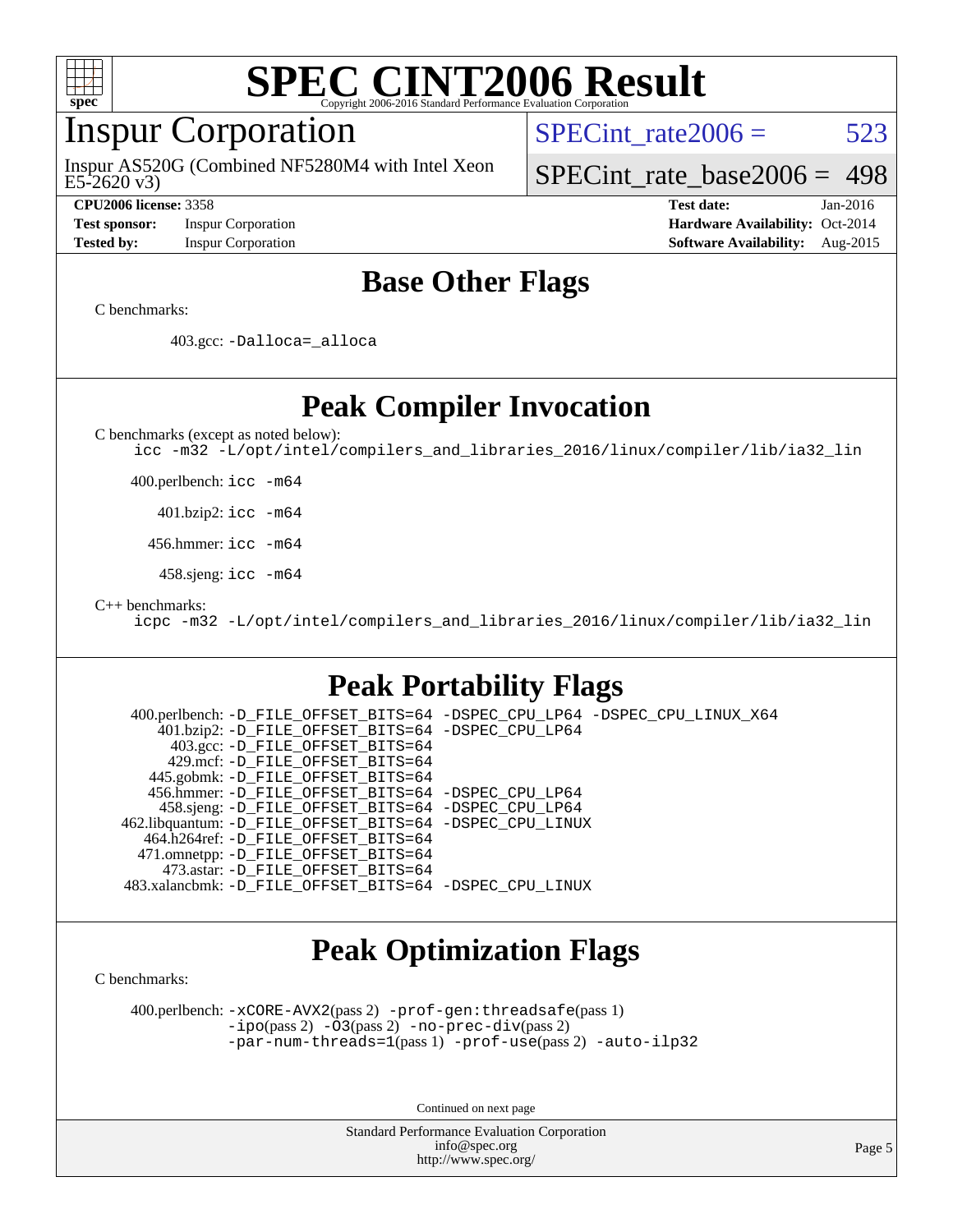

### Inspur Corporation

E5-2620 v3) Inspur AS520G (Combined NF5280M4 with Intel Xeon SPECint rate $2006 = 523$ 

[SPECint\\_rate\\_base2006 =](http://www.spec.org/auto/cpu2006/Docs/result-fields.html#SPECintratebase2006) 498

**[Test sponsor:](http://www.spec.org/auto/cpu2006/Docs/result-fields.html#Testsponsor)** Inspur Corporation **[Hardware Availability:](http://www.spec.org/auto/cpu2006/Docs/result-fields.html#HardwareAvailability)** Oct-2014

**[CPU2006 license:](http://www.spec.org/auto/cpu2006/Docs/result-fields.html#CPU2006license)** 3358 **[Test date:](http://www.spec.org/auto/cpu2006/Docs/result-fields.html#Testdate)** Jan-2016 **[Tested by:](http://www.spec.org/auto/cpu2006/Docs/result-fields.html#Testedby)** Inspur Corporation **[Software Availability:](http://www.spec.org/auto/cpu2006/Docs/result-fields.html#SoftwareAvailability)** Aug-2015

#### **[Peak Optimization Flags \(Continued\)](http://www.spec.org/auto/cpu2006/Docs/result-fields.html#PeakOptimizationFlags)**

 401.bzip2: [-xCORE-AVX2](http://www.spec.org/cpu2006/results/res2016q1/cpu2006-20160118-38707.flags.html#user_peakPASS2_CFLAGSPASS2_LDCFLAGS401_bzip2_f-xAVX2_5f5fc0cbe2c9f62c816d3e45806c70d7)(pass 2) [-prof-gen:threadsafe](http://www.spec.org/cpu2006/results/res2016q1/cpu2006-20160118-38707.flags.html#user_peakPASS1_CFLAGSPASS1_LDCFLAGS401_bzip2_prof_gen_21a26eb79f378b550acd7bec9fe4467a)(pass 1)  $-i\text{po}(pass 2) -03(pass 2) -no-prec-div(pass 2)$  $-i\text{po}(pass 2) -03(pass 2) -no-prec-div(pass 2)$  $-i\text{po}(pass 2) -03(pass 2) -no-prec-div(pass 2)$ [-par-num-threads=1](http://www.spec.org/cpu2006/results/res2016q1/cpu2006-20160118-38707.flags.html#user_peakPASS1_CFLAGSPASS1_LDCFLAGS401_bzip2_par_num_threads_786a6ff141b4e9e90432e998842df6c2)(pass 1) [-prof-use](http://www.spec.org/cpu2006/results/res2016q1/cpu2006-20160118-38707.flags.html#user_peakPASS2_CFLAGSPASS2_LDCFLAGS401_bzip2_prof_use_bccf7792157ff70d64e32fe3e1250b55)(pass 2) [-opt-prefetch](http://www.spec.org/cpu2006/results/res2016q1/cpu2006-20160118-38707.flags.html#user_peakCOPTIMIZE401_bzip2_f-opt-prefetch) [-auto-ilp32](http://www.spec.org/cpu2006/results/res2016q1/cpu2006-20160118-38707.flags.html#user_peakCOPTIMIZE401_bzip2_f-auto-ilp32) [-ansi-alias](http://www.spec.org/cpu2006/results/res2016q1/cpu2006-20160118-38707.flags.html#user_peakCOPTIMIZE401_bzip2_f-ansi-alias) 403.gcc: [-xCORE-AVX2](http://www.spec.org/cpu2006/results/res2016q1/cpu2006-20160118-38707.flags.html#user_peakCOPTIMIZE403_gcc_f-xAVX2_5f5fc0cbe2c9f62c816d3e45806c70d7) [-ipo](http://www.spec.org/cpu2006/results/res2016q1/cpu2006-20160118-38707.flags.html#user_peakCOPTIMIZE403_gcc_f-ipo) [-O3](http://www.spec.org/cpu2006/results/res2016q1/cpu2006-20160118-38707.flags.html#user_peakCOPTIMIZE403_gcc_f-O3) [-no-prec-div](http://www.spec.org/cpu2006/results/res2016q1/cpu2006-20160118-38707.flags.html#user_peakCOPTIMIZE403_gcc_f-no-prec-div)  $429$ .mcf: basepeak = yes 445.gobmk: [-xCORE-AVX2](http://www.spec.org/cpu2006/results/res2016q1/cpu2006-20160118-38707.flags.html#user_peakPASS2_CFLAGSPASS2_LDCFLAGS445_gobmk_f-xAVX2_5f5fc0cbe2c9f62c816d3e45806c70d7)(pass 2) [-prof-gen:threadsafe](http://www.spec.org/cpu2006/results/res2016q1/cpu2006-20160118-38707.flags.html#user_peakPASS1_CFLAGSPASS1_LDCFLAGS445_gobmk_prof_gen_21a26eb79f378b550acd7bec9fe4467a)(pass 1) [-prof-use](http://www.spec.org/cpu2006/results/res2016q1/cpu2006-20160118-38707.flags.html#user_peakPASS2_CFLAGSPASS2_LDCFLAGS445_gobmk_prof_use_bccf7792157ff70d64e32fe3e1250b55)(pass 2) [-par-num-threads=1](http://www.spec.org/cpu2006/results/res2016q1/cpu2006-20160118-38707.flags.html#user_peakPASS1_CFLAGSPASS1_LDCFLAGS445_gobmk_par_num_threads_786a6ff141b4e9e90432e998842df6c2)(pass 1) [-ansi-alias](http://www.spec.org/cpu2006/results/res2016q1/cpu2006-20160118-38707.flags.html#user_peakCOPTIMIZE445_gobmk_f-ansi-alias) [-opt-mem-layout-trans=3](http://www.spec.org/cpu2006/results/res2016q1/cpu2006-20160118-38707.flags.html#user_peakCOPTIMIZE445_gobmk_f-opt-mem-layout-trans_a7b82ad4bd7abf52556d4961a2ae94d5) 456.hmmer: [-xCORE-AVX2](http://www.spec.org/cpu2006/results/res2016q1/cpu2006-20160118-38707.flags.html#user_peakCOPTIMIZE456_hmmer_f-xAVX2_5f5fc0cbe2c9f62c816d3e45806c70d7) [-ipo](http://www.spec.org/cpu2006/results/res2016q1/cpu2006-20160118-38707.flags.html#user_peakCOPTIMIZE456_hmmer_f-ipo) [-O3](http://www.spec.org/cpu2006/results/res2016q1/cpu2006-20160118-38707.flags.html#user_peakCOPTIMIZE456_hmmer_f-O3) [-no-prec-div](http://www.spec.org/cpu2006/results/res2016q1/cpu2006-20160118-38707.flags.html#user_peakCOPTIMIZE456_hmmer_f-no-prec-div) [-unroll2](http://www.spec.org/cpu2006/results/res2016q1/cpu2006-20160118-38707.flags.html#user_peakCOPTIMIZE456_hmmer_f-unroll_784dae83bebfb236979b41d2422d7ec2) [-auto-ilp32](http://www.spec.org/cpu2006/results/res2016q1/cpu2006-20160118-38707.flags.html#user_peakCOPTIMIZE456_hmmer_f-auto-ilp32) 458.sjeng: [-xCORE-AVX2](http://www.spec.org/cpu2006/results/res2016q1/cpu2006-20160118-38707.flags.html#user_peakPASS2_CFLAGSPASS2_LDCFLAGS458_sjeng_f-xAVX2_5f5fc0cbe2c9f62c816d3e45806c70d7)(pass 2) [-prof-gen:threadsafe](http://www.spec.org/cpu2006/results/res2016q1/cpu2006-20160118-38707.flags.html#user_peakPASS1_CFLAGSPASS1_LDCFLAGS458_sjeng_prof_gen_21a26eb79f378b550acd7bec9fe4467a)(pass 1) [-ipo](http://www.spec.org/cpu2006/results/res2016q1/cpu2006-20160118-38707.flags.html#user_peakPASS2_CFLAGSPASS2_LDCFLAGS458_sjeng_f-ipo)(pass 2) [-O3](http://www.spec.org/cpu2006/results/res2016q1/cpu2006-20160118-38707.flags.html#user_peakPASS2_CFLAGSPASS2_LDCFLAGS458_sjeng_f-O3)(pass 2) [-no-prec-div](http://www.spec.org/cpu2006/results/res2016q1/cpu2006-20160118-38707.flags.html#user_peakPASS2_CFLAGSPASS2_LDCFLAGS458_sjeng_f-no-prec-div)(pass 2) [-par-num-threads=1](http://www.spec.org/cpu2006/results/res2016q1/cpu2006-20160118-38707.flags.html#user_peakPASS1_CFLAGSPASS1_LDCFLAGS458_sjeng_par_num_threads_786a6ff141b4e9e90432e998842df6c2)(pass 1) [-prof-use](http://www.spec.org/cpu2006/results/res2016q1/cpu2006-20160118-38707.flags.html#user_peakPASS2_CFLAGSPASS2_LDCFLAGS458_sjeng_prof_use_bccf7792157ff70d64e32fe3e1250b55)(pass 2) [-unroll4](http://www.spec.org/cpu2006/results/res2016q1/cpu2006-20160118-38707.flags.html#user_peakCOPTIMIZE458_sjeng_f-unroll_4e5e4ed65b7fd20bdcd365bec371b81f) [-auto-ilp32](http://www.spec.org/cpu2006/results/res2016q1/cpu2006-20160118-38707.flags.html#user_peakCOPTIMIZE458_sjeng_f-auto-ilp32) 462.libquantum: basepeak = yes 464.h264ref: [-xCORE-AVX2](http://www.spec.org/cpu2006/results/res2016q1/cpu2006-20160118-38707.flags.html#user_peakPASS2_CFLAGSPASS2_LDCFLAGS464_h264ref_f-xAVX2_5f5fc0cbe2c9f62c816d3e45806c70d7)(pass 2) [-prof-gen:threadsafe](http://www.spec.org/cpu2006/results/res2016q1/cpu2006-20160118-38707.flags.html#user_peakPASS1_CFLAGSPASS1_LDCFLAGS464_h264ref_prof_gen_21a26eb79f378b550acd7bec9fe4467a)(pass 1) [-ipo](http://www.spec.org/cpu2006/results/res2016q1/cpu2006-20160118-38707.flags.html#user_peakPASS2_CFLAGSPASS2_LDCFLAGS464_h264ref_f-ipo)(pass 2) [-O3](http://www.spec.org/cpu2006/results/res2016q1/cpu2006-20160118-38707.flags.html#user_peakPASS2_CFLAGSPASS2_LDCFLAGS464_h264ref_f-O3)(pass 2) [-no-prec-div](http://www.spec.org/cpu2006/results/res2016q1/cpu2006-20160118-38707.flags.html#user_peakPASS2_CFLAGSPASS2_LDCFLAGS464_h264ref_f-no-prec-div)(pass 2) [-par-num-threads=1](http://www.spec.org/cpu2006/results/res2016q1/cpu2006-20160118-38707.flags.html#user_peakPASS1_CFLAGSPASS1_LDCFLAGS464_h264ref_par_num_threads_786a6ff141b4e9e90432e998842df6c2)(pass 1) [-prof-use](http://www.spec.org/cpu2006/results/res2016q1/cpu2006-20160118-38707.flags.html#user_peakPASS2_CFLAGSPASS2_LDCFLAGS464_h264ref_prof_use_bccf7792157ff70d64e32fe3e1250b55)(pass 2) [-unroll2](http://www.spec.org/cpu2006/results/res2016q1/cpu2006-20160118-38707.flags.html#user_peakCOPTIMIZE464_h264ref_f-unroll_784dae83bebfb236979b41d2422d7ec2) [-ansi-alias](http://www.spec.org/cpu2006/results/res2016q1/cpu2006-20160118-38707.flags.html#user_peakCOPTIMIZE464_h264ref_f-ansi-alias) [C++ benchmarks:](http://www.spec.org/auto/cpu2006/Docs/result-fields.html#CXXbenchmarks) 471.omnetpp: [-xCORE-AVX2](http://www.spec.org/cpu2006/results/res2016q1/cpu2006-20160118-38707.flags.html#user_peakPASS2_CXXFLAGSPASS2_LDCXXFLAGS471_omnetpp_f-xAVX2_5f5fc0cbe2c9f62c816d3e45806c70d7)(pass 2) [-prof-gen:threadsafe](http://www.spec.org/cpu2006/results/res2016q1/cpu2006-20160118-38707.flags.html#user_peakPASS1_CXXFLAGSPASS1_LDCXXFLAGS471_omnetpp_prof_gen_21a26eb79f378b550acd7bec9fe4467a)(pass 1)  $-ipo(pass 2) -\overline{03(pass 2)}$  $-ipo(pass 2) -\overline{03(pass 2)}$  [-no-prec-div](http://www.spec.org/cpu2006/results/res2016q1/cpu2006-20160118-38707.flags.html#user_peakPASS2_CXXFLAGSPASS2_LDCXXFLAGS471_omnetpp_f-no-prec-div)(pass 2) [-par-num-threads=1](http://www.spec.org/cpu2006/results/res2016q1/cpu2006-20160118-38707.flags.html#user_peakPASS1_CXXFLAGSPASS1_LDCXXFLAGS471_omnetpp_par_num_threads_786a6ff141b4e9e90432e998842df6c2)(pass 1) [-prof-use](http://www.spec.org/cpu2006/results/res2016q1/cpu2006-20160118-38707.flags.html#user_peakPASS2_CXXFLAGSPASS2_LDCXXFLAGS471_omnetpp_prof_use_bccf7792157ff70d64e32fe3e1250b55)(pass 2) [-ansi-alias](http://www.spec.org/cpu2006/results/res2016q1/cpu2006-20160118-38707.flags.html#user_peakCXXOPTIMIZE471_omnetpp_f-ansi-alias) [-opt-ra-region-strategy=block](http://www.spec.org/cpu2006/results/res2016q1/cpu2006-20160118-38707.flags.html#user_peakCXXOPTIMIZE471_omnetpp_f-opt-ra-region-strategy_a0a37c372d03933b2a18d4af463c1f69) [-Wl,-z,muldefs](http://www.spec.org/cpu2006/results/res2016q1/cpu2006-20160118-38707.flags.html#user_peakEXTRA_LDFLAGS471_omnetpp_link_force_multiple1_74079c344b956b9658436fd1b6dd3a8a) [-L/sh -lsmartheap](http://www.spec.org/cpu2006/results/res2016q1/cpu2006-20160118-38707.flags.html#user_peakEXTRA_LIBS471_omnetpp_SmartHeap_32f6c82aa1ed9c52345d30cf6e4a0499) 473.astar: basepeak = yes

483.xalancbmk: basepeak = yes

#### **[Peak Other Flags](http://www.spec.org/auto/cpu2006/Docs/result-fields.html#PeakOtherFlags)**

[C benchmarks](http://www.spec.org/auto/cpu2006/Docs/result-fields.html#Cbenchmarks):

403.gcc: [-Dalloca=\\_alloca](http://www.spec.org/cpu2006/results/res2016q1/cpu2006-20160118-38707.flags.html#b403.gcc_peakEXTRA_CFLAGS_Dalloca_be3056838c12de2578596ca5467af7f3)